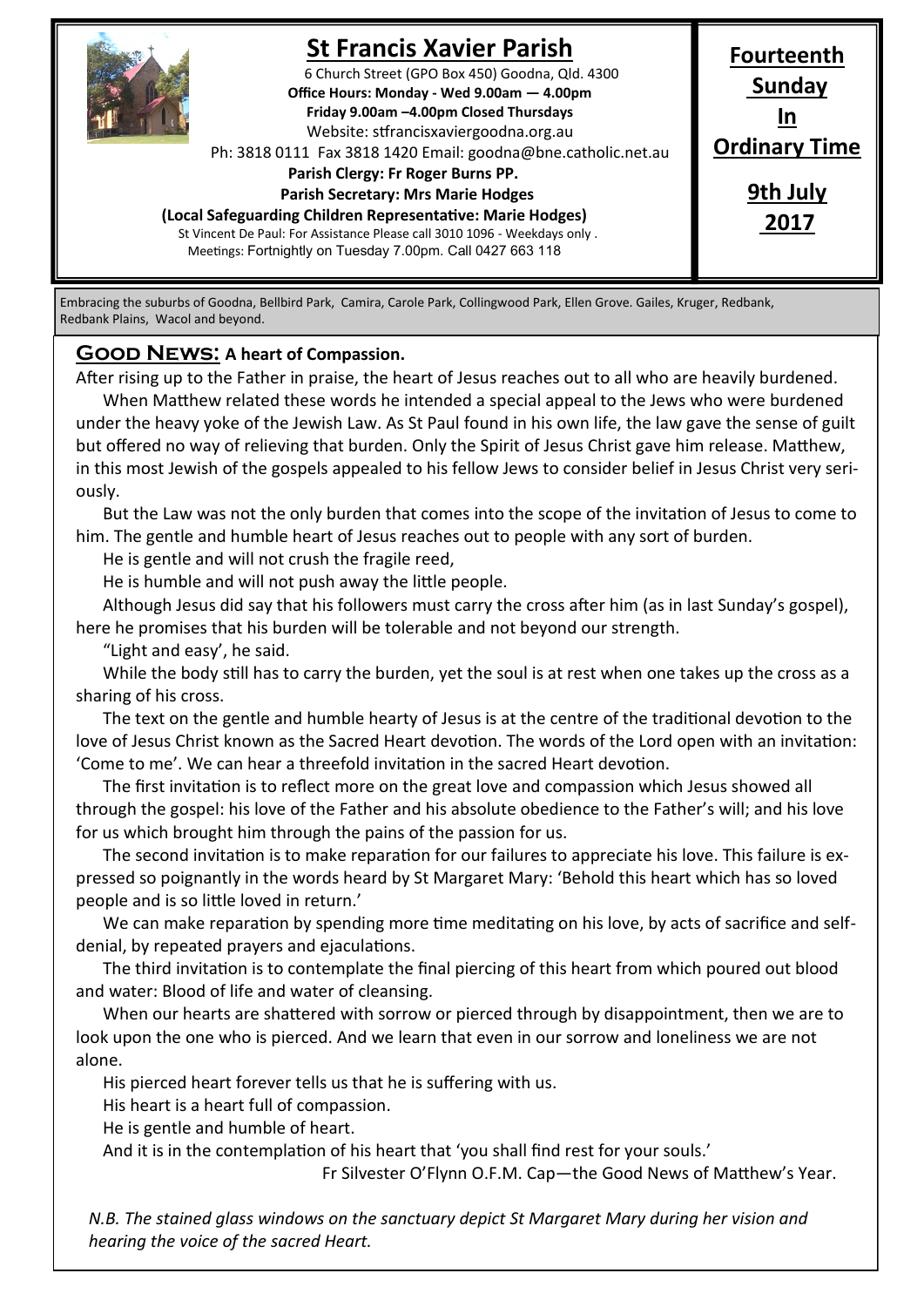**Planned Giving** Envelopes for the coming financial year are available in the Pergola. I have deleted a number of envelopes due to the fact that we haven't had any contribution from those envelopes for some months, some even at all in the last 12 months.

Other ways of giving regularly are via Direct Debit or Credit Card if you would like more information or to sign up to this way of giving please contact Marie in the Office.

**School Vacation Time.** Once again with the children being on holiday, there is a risk for vandalism to the School and its surrounds. Please keep an eye out if you are near the school and if you see something suspicious please inform the Police.



**Our parish will host the annual Propagation of the Faith appeal this weekend (July 8&9)**

There is a strong note of gratitude in the Gospel reading from Matthew this weekend. Jesus is giving thanks to God for what He has revealed and shared with others, especially those considered naïve or innocent in the eyes of the world. That

"attitude of gratitude" was very much evident when Catholic Mission recently hosted a visit by the face of our mission appeal campaign, Sr Mary Goretti, and a Ugandan priest, Fr Philip. Both were very thankful for the support they knew was forthcoming from the Church in Australia and both wanted to extend their prayers and gratitude to people like each of you, for what you will contribute on the appeal weekend. It is with the note of thanks, as heard in the Gospel introduction, that we can then move to actually impacting lives and easing the burden on those less fortunate. This is what the second part of the Gospel reminds us – if we are thankful, others will, in turn, be blessed and their souls will be at rest.

#### **David McGovern, Director, Brisbane & Toowoomba Diocese**

### **Meeting for parishioners interested in Prison Chaplaincy.**

Tuesday evening (11th July at 6.30pm), anyone interested in knowing more about Prison Chaplaincy is invited to a meeting with St Margaret Robinson and Judy Norris.

## **Minister's Preparation—Tuesday 18th July 2017**

At long last we have been able to set a date for parishioners who wish to begin the ministry of Reader or Communion Minister. This year we are trying an evening rather than a Saturday afternoon. If you have given your name or would like to be considered for one of the ministries, please make a date in your Diary. Tuesday 18th July starting at 6.30pm. At this session we will have the paperwork that you need to complete as a volunteer in the Archdiocese. I hope you will give this opportunity to exercise your vocation as a Baptised Catholic some thought and offer your services.

### **Cleaners for the Church WANTED** We are in desperate need of more cleaners for the Church.

Do you have a couple of hours a month to spare? If so please consider volunteering to clean the Church. Cleaning is usually done on Friday after Mass but if that is not suitable and you can arrange with Fr Roger or the Office for entry outside of this time then that is fine so long as the Church is cleaned towards the end of the week in time for weekend Masses. For more information or to volunteer please contact Pam on 3288 4594 or the office on 3818 0111.

**2017 Confirmations.** Please keep in your prayers, the young people who on Thursday will be Confirmed by Bishop Ken Howell. The young people have been preparing for this Sacrament, let us pray that they will continue to practice their faith. Pope Francis reminded a group od young people in Italy that it is not the Sacrament of 'Goodbye". Bishop Ken has told me that this will be only the second Confirmation he has administered since his Episcopal Ordination.

### **Humour.**

A bishop was gradually getting through a large Confirmation and one small boy came up whom the bishop seemed to remember he had seen him already. Still, he thought he must be mistaken, and confirmed the boy. When later on the same boy appeared for the third time, however, the Bishop bent down and whispered: 'I've confirmed you already haven't I?' The boy pointed to one of the assistant clergy. 'Yes,' he said 'but that priest over there keeps wiping it off.' (F.H.Drinkwater)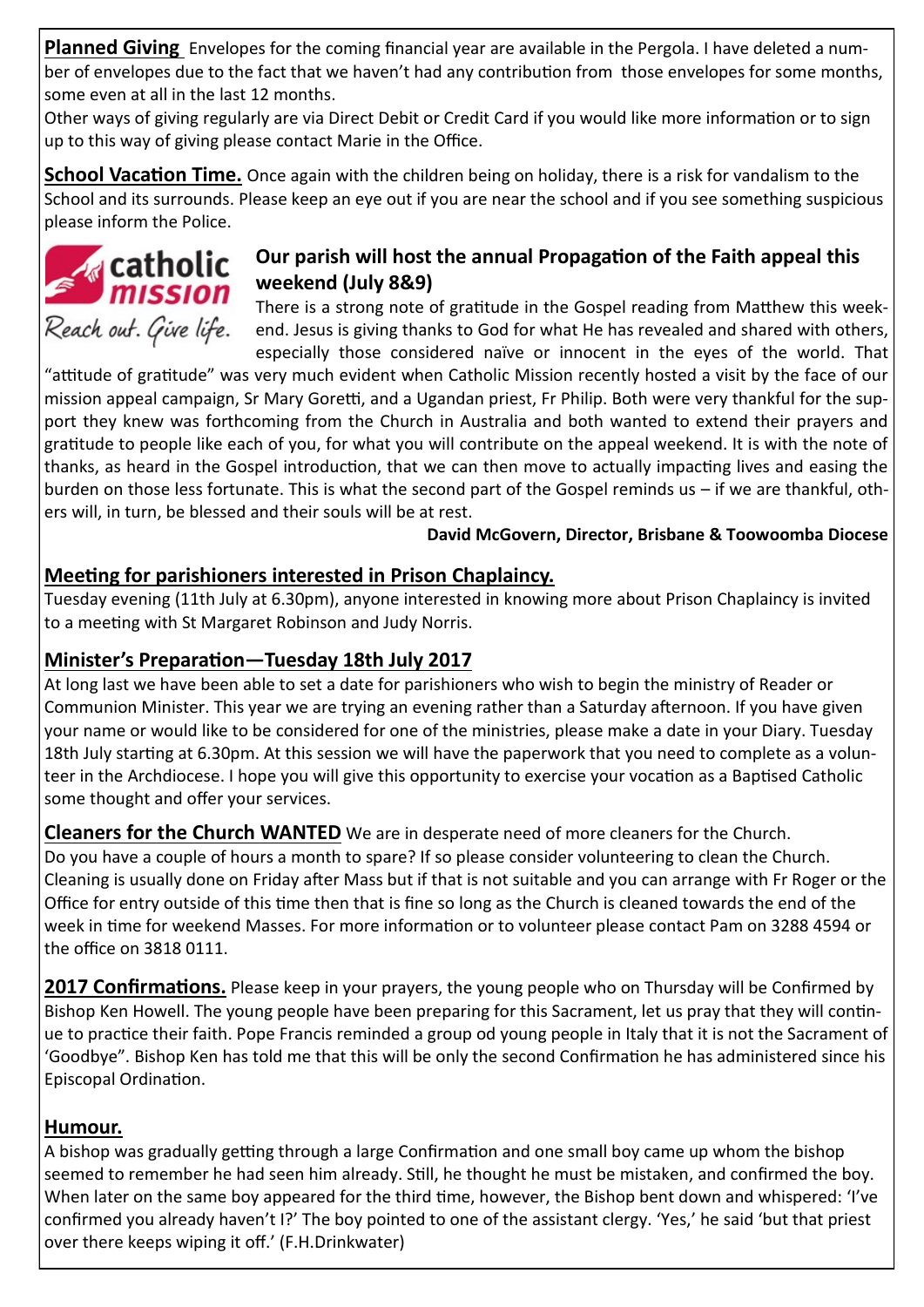## **Spirituality for Life**



The voice of the Spirit speaking of gratitude, generosity, responsibility and increase



*Each one of you has received a special grace, so, like good stewards responsible for all these varied graces of God, put it out at the service of others." (1 Peter 4:10)* 

#### **July 9th –Fourteenth Sunday in Ordinary Time**

*"For my yoke is easy and my burden light."* - *MATTHEW 11:30*

When we think of being good stewards, we may think that God is asking too much of us when He calls us to generously share our time, talent and treasure. However, we must remember that we are not "owners" of anything, we are merely "stewards" of the gifts God has given us. All He is asking is that we give back a small portion of what He has already given to us . (Accessed from http://archstl.org/stewardship/page/bulletininserts on 30 June,2017)

## **Jesus Way – The Image of the Steward**

All temporal and spiritual goods are created by and come from God.

That is true of everything human beings have:

Spiritual gifts like faith, hope, and love,

Talents of body and brain;

Cherished relationships with family and friends;

Material goods;

The achievements of human genius and skill;

The world itself.

One day God will require an accounting of the use each person has made of the particular portion of these goods entrusted to him or her.

*Stewardship – A Disciple's Response. A Pastoral Letter on Stewardship.*

*There was a man who was going on a journey, and who left his wealth to be tended by three servants. Two of them responded wisely by investing the money and making a handsome profit. Upon returning, the master commends them warmly and rewards them richly. But the third behaves foolishly, with anxious pettiness, squirreling away the master's wealth and earning nothing; he is rebuked and punished. (A paraphrase of Matthew 25: 14-30)*

Do you ever run into people who tell you they have no talent or no talents in particular? Their disclaimer is as bad as false modesty! Why would God create someone with no talents? Isn't it hard to believe that God would do that? Instead, people who claim they have no talents need to take the time to discover what their talents are. If they truly want to find a way to serve God, finding out what their talents are seems to be a small price to pay. I also remember the old saying that if only the birds with the most beautiful songs were to sing, the forest would be a very quite place indeed.

#### **Questions:**

What talents has God given to you?

How have you used those gifts to further God's kingdom/make this world better?

How have you helped others recognize the gifts God has given to them?

At the heart of stewardship is the ability to grow in our faith commitment. It is a growth that asks us to recognize the richness of the simplicity of recognizing what is really important in our lives. *Archbishop Thomas Murphy*